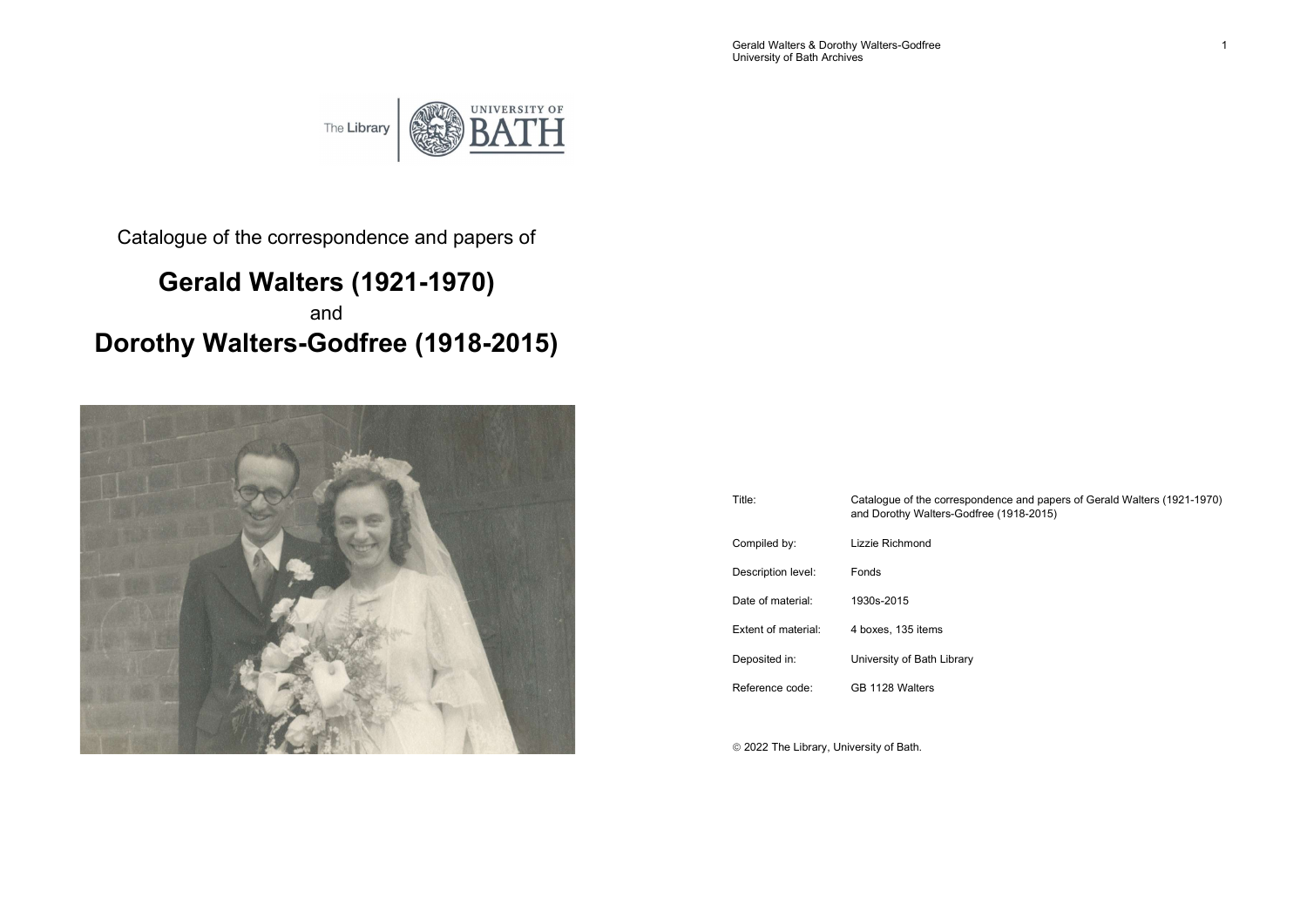|                                                                                                      | <b>LIST OF CONTENTS</b>                     | Items     | Page |
|------------------------------------------------------------------------------------------------------|---------------------------------------------|-----------|------|
|                                                                                                      | <b>GENERAL INTRODUCTION</b>                 |           | 4    |
|                                                                                                      | <b>SECTION A</b><br><b>BIOGRAPHICAL</b>     | $A/1-A/2$ | 6    |
| NOT ALL THE MATERIAL IN THIS COLLECTION                                                              | <b>SECTION B</b><br>PUBLICATIONS & WRITINGS | $B/1-B/2$ | 10   |
| MAY YET BE AVAILABLE FOR CONSULTATION.<br>ENQUIRIES SHOULD BE ADDRESSED IN THE<br>FIRST INSTANCE TO: | TEACHING & RESEARCH<br>SECTION C            | $C/1-C/3$ | 17   |
| THE ARCHIVIST<br>THE LIBRARY                                                                         | POLITICAL ACTIVITIES<br>SECTION D           | $D/1-D/2$ | 21   |
| UNIVERSITY OF BATH<br><b>CLAVERTON DOWN</b><br>BATH BA2 7AY                                          |                                             |           |      |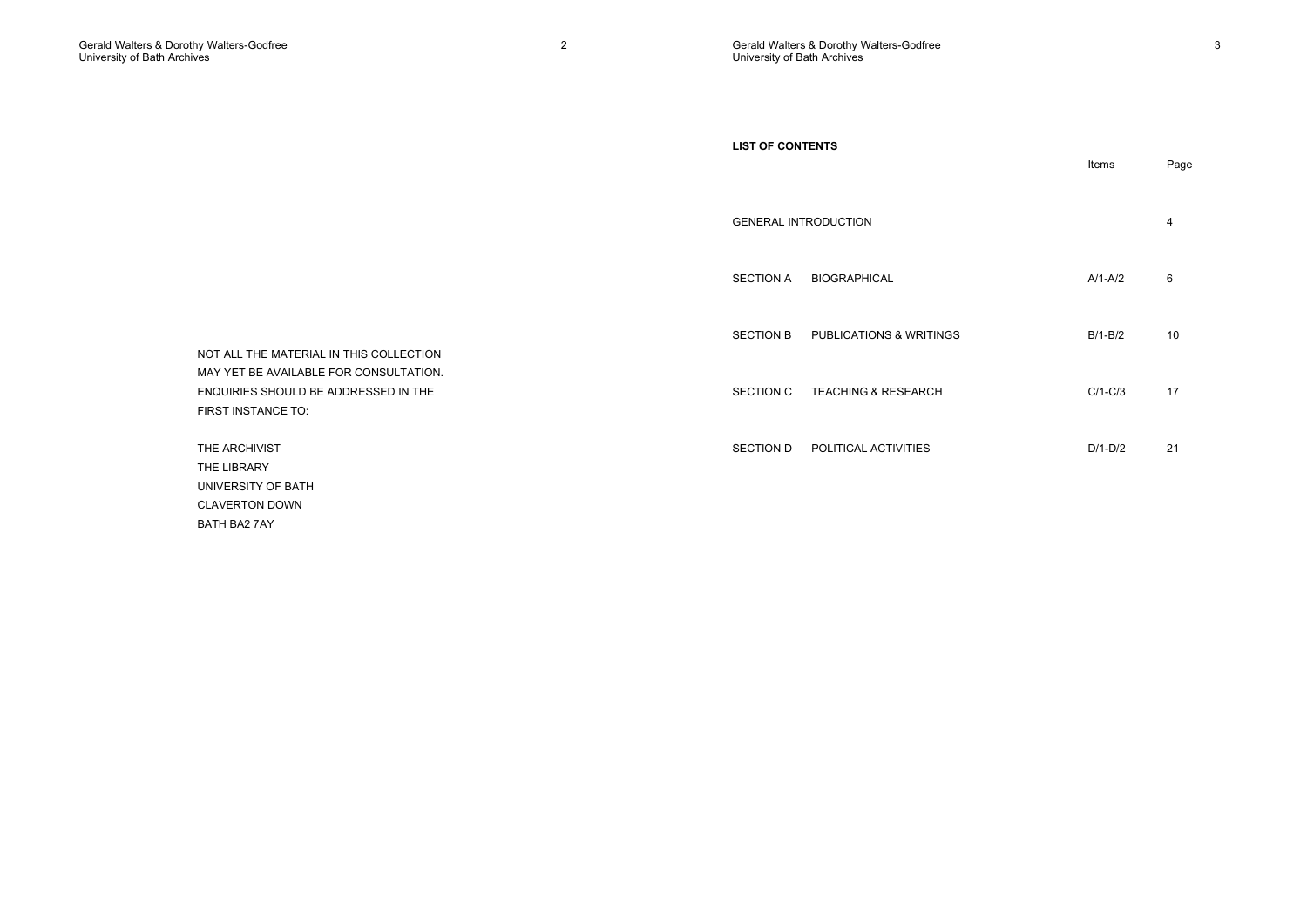Gerald Walters & Dorothy Walters-Godfree 5 University of Bath Archives

#### GENERAL INTRODUCTION

#### PROVENANCE

The collection was donated to the Library by Professor Richard Mawditt, Dorothy Walters-Godfree's Executor, in March 2016.

#### BRIEF OUTLINE OF THE CAREERS OF GERALD WALTERS AND DOROTHY WALTERS-GODFREE

Gerald Ivan Walters was born in Ilkeston, Derbyshire, in 1921. He attended Ilkeston Grammar School and later graduated from the University of Nottingham with a degree in history. From 1942 he taught at Heanor Grammar School in Derbyshire where he became Head of the History and Economics Department and oversaw sixth form general studies. During this time, he was also a tutor in adult education at the University of Nottingham specialising in politics, philosophy, and economics. In 1960 Walters was appointed to a lectureship at Bristol College of Science and Technology which became Bath University of Technology (later the University of Bath) in 1966.

Walters was politically active. He joined the Liberal Party in 1945 and unsuccessfully contested the constituency of Derby North as a Liberal parliamentary candidate in 1950. He resigned from the Party in 1955 after Ilkeston Liberal Association turned down a proposal that he should stand as a joint Conservative-Liberal candidate. He subsequently stood as Conservative candidate for Ilkeston in the 1959 General Election. His campaign was not successful. He later served as an adviser to the Conservative Party on science policy at a national level.

In May 1970, at the time of his sudden and unexpected death, Walters, a Reader in the School of Humanities and Social Sciences, was engaged in planning a new degree programme in science studies and history. He was developing the work of the University's Centre for the Study of Scientific Affairs, and, having played a key role in promoting the fine arts within the University, he was also serving as director of the Holburne Museum Institute. On 8th May 1971 Sir Kenneth Clark delivered the first in a prestigious series of annual public lectures, on science and technology in past, present, and future societies, established by the University in Walters' honour.

Dorothy Walters-Godfree (née Murray) was born in Ilkeston, Derbyshire, in 1918. She was educated at Ilkeston Grammar School and then at Bronte Hall, City of Leeds Teacher Training College. Once qualified, she taught in primary schools in London and Derbyshire, specialising in teaching children with learning difficulties. In April 1948 she married Gerald Walters.

An early love of words and writing led to a lifelong interest in poetry and music and resulted in two published collections of poems. Like her husband, Dorothy was actively involved in politics, supporting his parliamentary candidature in Derbyshire and, after their move to the South West, becoming a member of the Bath Conservative Association. She also took an active role in University life particularly through the newly formed Norwood Society.

Several years after her husband's death Dorothy married Royal Navy Commander Frederick John Cossey Godfree. She continued to take an interest in the University, pledging support in the development of University arts.

## DESCRIPTION OF THE COLLECTION

The material is presented in the order given in the contents list. It covers the period from the 1930s to 2015.

The collection is small. It mainly comprises material relating to Gerald Walters' teaching and research work, but includes a sample of his writing output, a record of his political activity and some biographical documentation. The collection also contains material relating to the life, poetry, and political interests of Dorothy Walters-Godfree.

#### ACKNOWLEDGEMENTS

We are grateful to Professor Richard Mawditt for his assistance in making this material available.

L. Richmond, University of Bath, 2022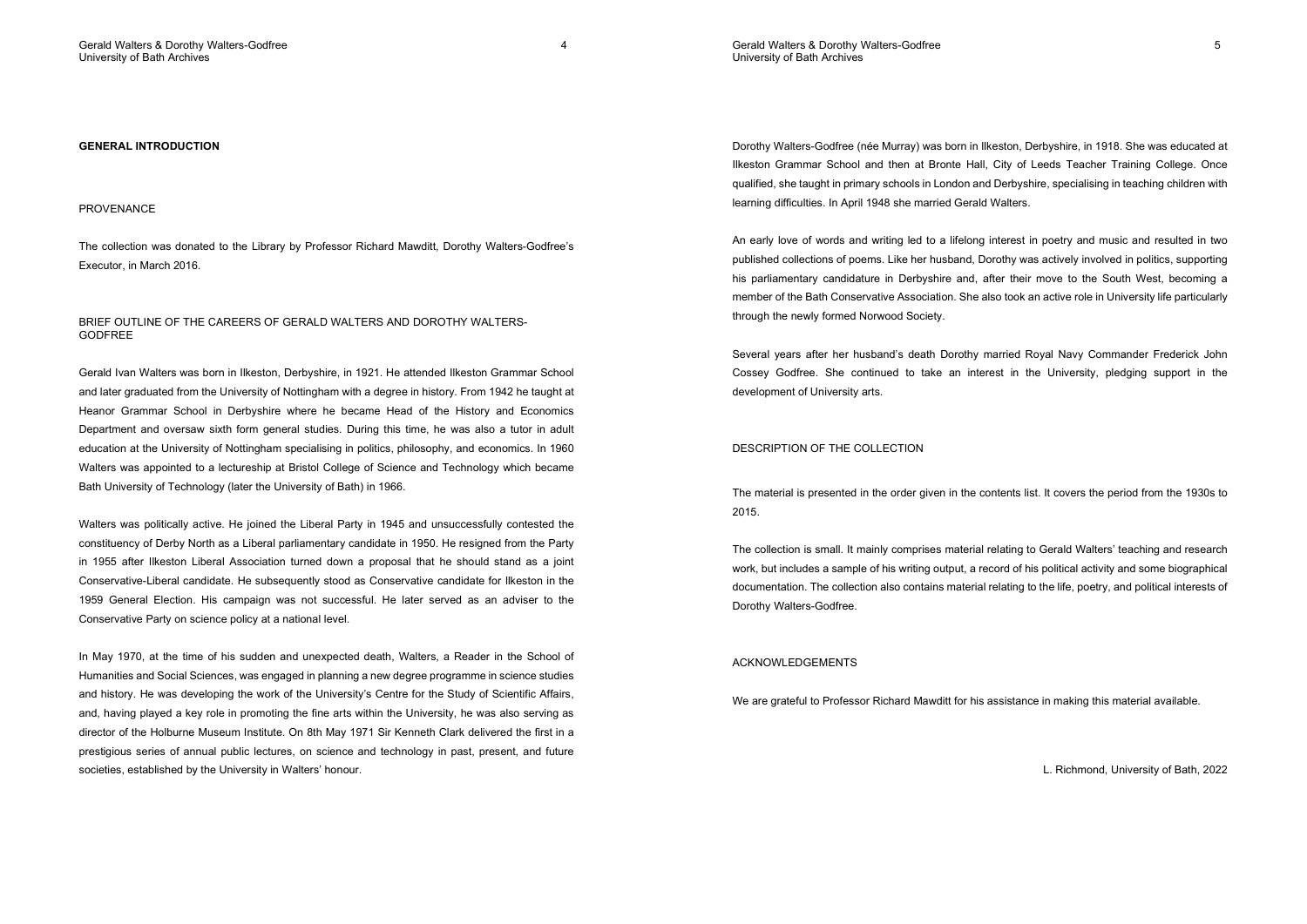Gerald Walters & Dorothy Walters-Godfree 7 University of Bath Archives

| <b>SECTION A</b>                     | <b>BIOGRAPHICAL</b>                                                                                                                        | c 1930s-2015 | A/1/6  | Flyer and 2pp typescript notice relating to the Liberal Summer School,<br>Oxford, 29th July-3 August 1949.                                               |
|--------------------------------------|--------------------------------------------------------------------------------------------------------------------------------------------|--------------|--------|----------------------------------------------------------------------------------------------------------------------------------------------------------|
| Dorothy Walters-Godfree (1918-2015). | This section contains biographical material relating to both Gerald Walters (1921-1970) and his wife,                                      |              |        | Winners of an essay competition, including Gerald Walters, were awarded<br>Ramsay Muir Scholarships to attend the Summer School.                         |
|                                      |                                                                                                                                            |              | A/1/7  | Softback Heanor Grammar School notebook inscribed on the front cover 'G.<br>Walters - Developments in Historical Thought + Influence on Religion', 1950. |
|                                      | $A/1/1-10$<br><b>GERALD WALTERS</b>                                                                                                        |              |        | See also Section C.                                                                                                                                      |
|                                      | $A/2/1-22$<br>DOROTHY WALTERS-GODFREE                                                                                                      |              | A/1/8  | Black and white photographic print (mounted) showing staff, including Gerald<br>Walters, at the Grammar School, Heanor, Derbyshire, UK, September 1956.  |
| A/1                                  | <b>GERALD WALTERS</b>                                                                                                                      | 1939-1970    | A/1/9  | Black and white photographic postcard showing a view of the exterior of the<br>Grammar School, Heanor, Derbyshire, UK, nd c 1956.                        |
|                                      | This sub-section contains a small amount of biographical material relating to<br>Gerald Walters.                                           |              | A/1/10 | Copies of obituaries of Gerald Walters cut from local Bath, Bristol and                                                                                  |
|                                      | The presentation is chronological.                                                                                                         |              |        | Derbyshire newspapers, May 1970.                                                                                                                         |
| A/1/1                                | Holy Bible bound in black leather and inscribed on the inside cover 'Gerald I.<br>Walters, 25th December 1939'.                            |              | A/2    | <b>DOROTHY WALTERS-GODFREE</b><br>c 1930s-2015                                                                                                           |
| A/1/2                                | 'Easter Greetings' post card from Dorothy Walters-Godfree (née Murray),<br>1944.                                                           |              |        | This sub-section contains a small amount of biographical material relating to<br>Dorothy Walters-Godfree.                                                |
|                                      |                                                                                                                                            |              |        | The presentation is chronological.                                                                                                                       |
| A/1/3                                | Easter card from Dorothy Walters-Godfree (née Murray), 1948.                                                                               |              | A/2/1  | Black and white photographic portrait (copy) of Dorothy Walters-Godfree (née<br>Murray), nd c 1930s.                                                     |
| A/1/4                                | Black and white photographic print showing Gerald Walters and Dorothy<br>Walters-Godfree (née Murray) on their wedding day, 24 April 1948. |              |        |                                                                                                                                                          |
|                                      |                                                                                                                                            |              | A/2/2  | Black and white photographic print showing Dorothy Walters-Godfree (née<br>Murray) and another young woman dressed as ?bridesmaids, November             |
| A/1/5                                | Black and white photographic portrait of Gerald Walters, nd c 1948.                                                                        |              |        | 1940.                                                                                                                                                    |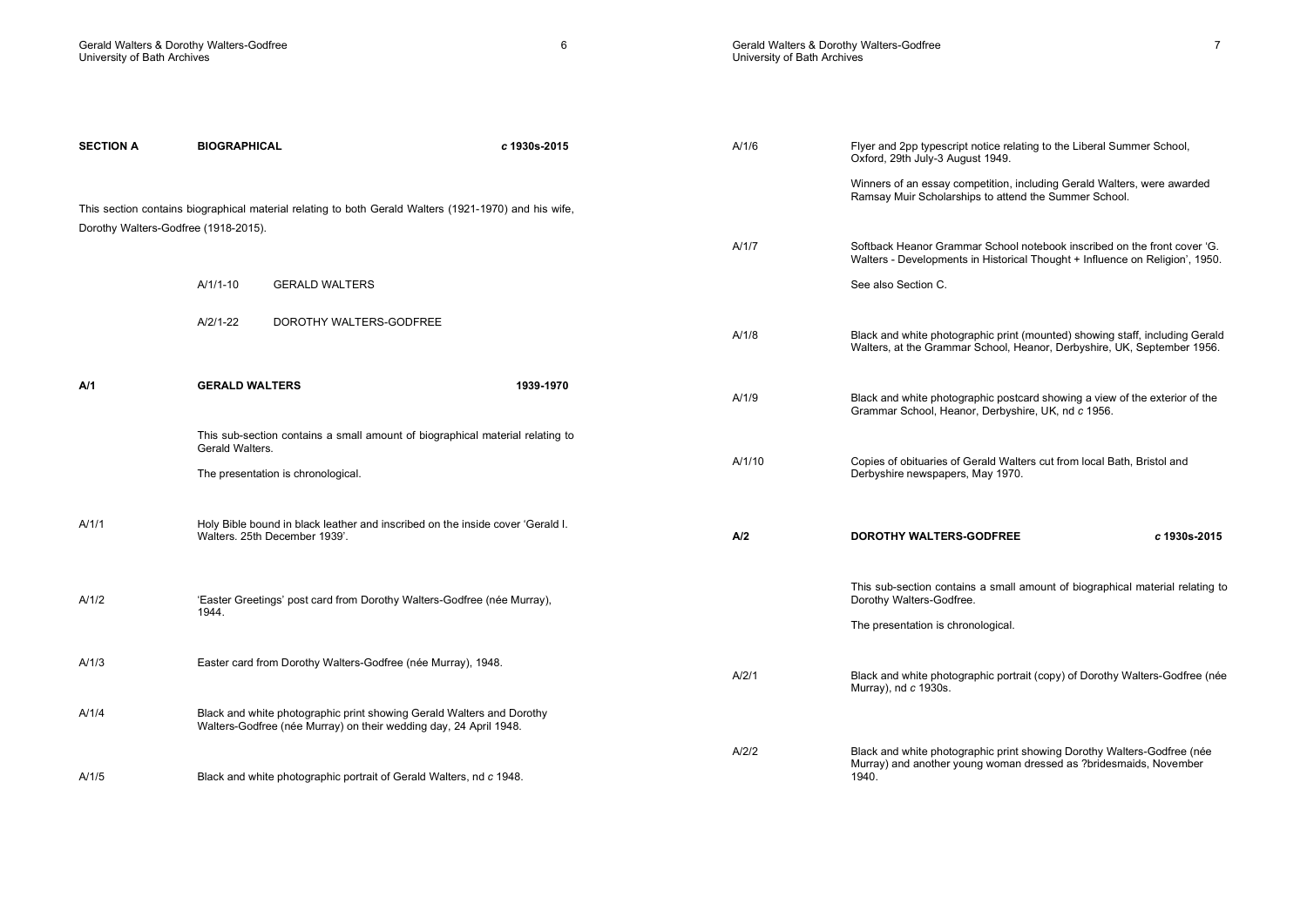## Gerald Walters & Dorothy Walters-Godfree 9 University of Bath Archives

| A/2/3 | Black and white photographic print showing students, including Dorothy<br>Walters-Godfree (née Murray), outside Bronte Hall, City of Leeds Teacher<br>Training College, Leeds, UK, nd c 1940s. | A/2/14 | Letter addressed to Dorothy Walters-Godfree relating to fellowship of the<br>American Biographical Institute, 24 September 1991.                                                                                                                                                                                                                                        |
|-------|------------------------------------------------------------------------------------------------------------------------------------------------------------------------------------------------|--------|-------------------------------------------------------------------------------------------------------------------------------------------------------------------------------------------------------------------------------------------------------------------------------------------------------------------------------------------------------------------------|
| A/2/4 | Black and white photographic print showing Gerald Walters and Dorothy<br>Walters-Godfree (née Murray) on their wedding day, 24 April 1948.                                                     | A/2/15 | Eight black and white photographic 'passport' portraits of Dorothy Walters-<br>Godfree, nd c 1990s.                                                                                                                                                                                                                                                                     |
| ADIT  |                                                                                                                                                                                                | A/2/16 | Two letters relating to Dorothy Walters-Godfree's involvement with and<br>$\frac{1}{2}$ and $\frac{1}{2}$ and $\frac{1}{2}$ and $\frac{1}{2}$ and $\frac{1}{2}$ and $\frac{1}{2}$ and $\frac{1}{2}$ and $\frac{1}{2}$ and $\frac{1}{2}$ and $\frac{1}{2}$ and $\frac{1}{2}$ and $\frac{1}{2}$ and $\frac{1}{2}$ and $\frac{1}{2}$ and $\frac{1}{2}$ and $\frac{1}{2}$ a |

| A/2/5  | National Insurance Card issued to Dorothy Walters, 1949.                                                                                                                                                | A/2/16 | Two letters relating to Dorothy Walters-Godfree's involvement with and<br>support of the University of Bath, 2007.                                  |
|--------|---------------------------------------------------------------------------------------------------------------------------------------------------------------------------------------------------------|--------|-----------------------------------------------------------------------------------------------------------------------------------------------------|
| A/2/6  | Black and white photographic print showing Gerald Walters and Dorothy<br>Walters-Godfree attending an evening function, nd c 1960s.                                                                     | A/2/17 | Documentation relating to the final proof of 'Eternity' a poem by Dorothy<br>Walters-Godfree to be included in Rhythms of Life, 2008.               |
|        |                                                                                                                                                                                                         |        | See also Section B.                                                                                                                                 |
| A/2/7  | Printed invitation to the nuptial sacrament of Commander Frederick John<br>Cossey-Godfree and Dorothy May Walters, Bath Abbey, Bath, UK, 21 June<br>1975.                                               | A/2/18 | Colour photographic print showing Dorothy Walters-Godfree (?in her home),<br>nd c 2000s.                                                            |
| A/2/8  | Certificate awarded to Dorothy M. Walters as a subject of biographical record<br>in Who's Who in the World, 1978.                                                                                       | A/2/19 | Colour photographic print showing Dorothy Walters-Godfree (?in her home),<br>nd c 2010s.                                                            |
| A/2/9  | Certificate awarded to Dorothy May Walters-Godfree for distinguished<br>achievement, Who's Who in Western Europe, March 1981.                                                                           | A/2/20 | Notice of burial and memorial service for Dorothy Walters-Godfree, Bath<br>Chronicle, 25 June 2015.                                                 |
| A/2/10 | Certificate (Italian) awarded to Dorothy May Walters for work in the field of<br>cultural exchange, Centro Studi e Scambi Internazionali, Accademia<br>Leonardo da Vinci, Rome, Italy, 30 January 1982. | A/2/21 | Order of Service, Memorial Service for Dorothy May Walters-Godfree, Bath<br>Abbey, 7 July 2015.                                                     |
| A/2/11 | Colour photographic print showing Dorothy Walters-Godfree in period<br>costume with Frederick John Cossey-Godfree, nd c 1980s.                                                                          | A/2/22 | 4pp typescript address entitled 'An Interpreter of Beauty in the World:<br>Dorothy May Walters-Godfree - A Tribute', by Richard Mawditt, July 2015. |
|        |                                                                                                                                                                                                         |        |                                                                                                                                                     |

A/2/12 Colour photographic print showing John Frederick Cossey-Godfree and Dorothy Walters-Godfree attending an evening function, nd c 1980s.

A/2/13 Copy of the entry (p521) for Dorothy Walters-Godfree in Foremost Women of the Twentieth Century 1988.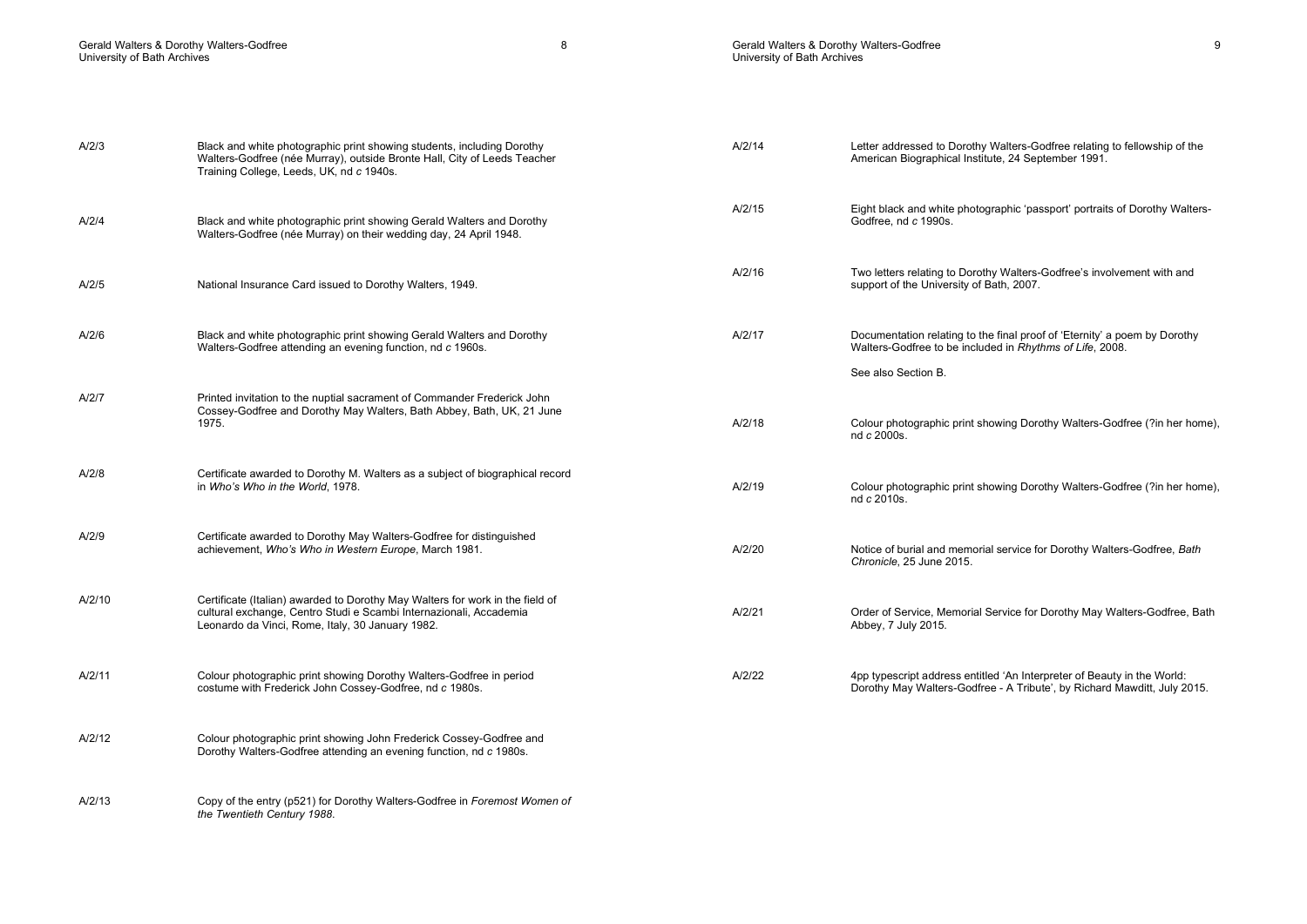| <b>SECTION B</b>        | <b>PUBLICATIONS &amp; WRITINGS</b>                                                                                                                                                                                                   | 1950-2000s | B/1/3  | 24pp typescript script (annotated) entitled 'Midlands Miscellany' for a radio<br>broadcast produced by Paul Humphreys, featuring E. Clive Rouse, Patricia<br>Wingfield, Gerald Walters, F. R. Buckley and John Browne, BBC Midland<br>Home Service, 25 November 1952. |
|-------------------------|--------------------------------------------------------------------------------------------------------------------------------------------------------------------------------------------------------------------------------------|------------|--------|-----------------------------------------------------------------------------------------------------------------------------------------------------------------------------------------------------------------------------------------------------------------------|
|                         | Gerald Walters was the author of scholarly articles, academic papers, and educational and local interest                                                                                                                             |            |        |                                                                                                                                                                                                                                                                       |
|                         | radio broadcasts. Dorothy Walters-Godfree was best known as a writer of poetry. This section contains<br>material relating to the publications and writings of both. It includes annotated typescript drafts, proofs,                |            | B/1/4  | 4pp typescript (annotated) entitled 'Anne Wagg, a Witch of the<br>Commonwealth, 1650', 1953.                                                                                                                                                                          |
| and published extracts. |                                                                                                                                                                                                                                      |            |        | See also B/1/5.                                                                                                                                                                                                                                                       |
|                         |                                                                                                                                                                                                                                      |            |        |                                                                                                                                                                                                                                                                       |
|                         | $B/1/1-41$<br><b>WORKS BY GERALD WALTERS</b>                                                                                                                                                                                         |            | B/1/5  | 22pp typescript script (annotated) entitled 'Past and Present' for a radio<br>broadcast produced by Paul Humphreys featuring Gerald Walters, Frank<br>Brayshaw Gilhespy, Marjorie Hawley, L. T. C. Rolt and Patricia Hughes, BBC                                      |
|                         | B/2/1-16<br>WORKS BY DOROTHY WALTERS-GODFREE                                                                                                                                                                                         |            |        | Midland Home Service, 14 February 1954.                                                                                                                                                                                                                               |
|                         |                                                                                                                                                                                                                                      |            |        | See also B/1/4.                                                                                                                                                                                                                                                       |
| B/1                     | <b>WORKS BY GERALD WALTERS</b>                                                                                                                                                                                                       | 1950-1970  |        |                                                                                                                                                                                                                                                                       |
|                         |                                                                                                                                                                                                                                      |            | B/1/6  | 20pp typescript script (annotated) entitled 'Midlands Miscellany' for a radio<br>broadcast produced by Julius Lister and Paul Humphreys, featuring C. A.<br>Meadows, Winifred Stringer, Gerald Walters and L. C. Lloyd, BBC Midland                                   |
|                         | This sub-section contains a sample selection of the published writings of<br>Gerald Walters. While he was teaching at Heanor Grammar School Walters<br>became well-known as a writer and broadcaster on political theory, economics, |            |        | Home Service, 19 October 1955.                                                                                                                                                                                                                                        |
|                         | and the philosophy of history. During this time his articles were published in<br>national quarterlies, and he made regular contributions to radio programmes<br>broadcast on the BBC Home Service.                                  |            | B/1/7  | 20pp typescript script (annotated) entitled 'Midlands Miscellany' for a radio<br>broadcast produced by Paul Humphreys, featuring Lavender Burne, H. A. L.<br>Rice, Gerald Walters and Patricia Wingfield, BBC Midland Home Service, 3                                 |
|                         | After his move to Bristol College of Science and Technology, Walters took on<br>the editorship of The Technologist (later Technology + Society). The sub-<br>section also includes a small number of his academic publications.      |            |        | January 1956.                                                                                                                                                                                                                                                         |
|                         | The presentation is chronological.                                                                                                                                                                                                   |            | B/1/8  | 'The Problems of Full Employment', Gerald Walters, The New Horizon 153,<br>3-4, May 1956.                                                                                                                                                                             |
|                         |                                                                                                                                                                                                                                      |            |        |                                                                                                                                                                                                                                                                       |
| B/1/1                   | 'The Spiritual Significance of the Study of History', G. I. Waters, Religion in<br>Education: A Terminal Review 18(1), 21-26, Autumn 1950.                                                                                           |            | B/1/9  | 'Towards a Dynamic Society', Gerald Walters, The New Horizon 155, 5-6,<br>August-September 1956.                                                                                                                                                                      |
| B/1/2                   | 'Erasmus on Church Unity', Gerald I. Walters, The Friends' Quarterly                                                                                                                                                                 |            |        |                                                                                                                                                                                                                                                                       |
|                         | 5(2), 121-124, April 1951.                                                                                                                                                                                                           |            | B/1/10 | 'From the Four Winds', Gerald Walters, The Pioneer, 16 November 1956.                                                                                                                                                                                                 |
|                         |                                                                                                                                                                                                                                      |            | B/1/11 | 'Five O'clock in the Evening', Gerald Walters, [The Pioneer], January 1957.                                                                                                                                                                                           |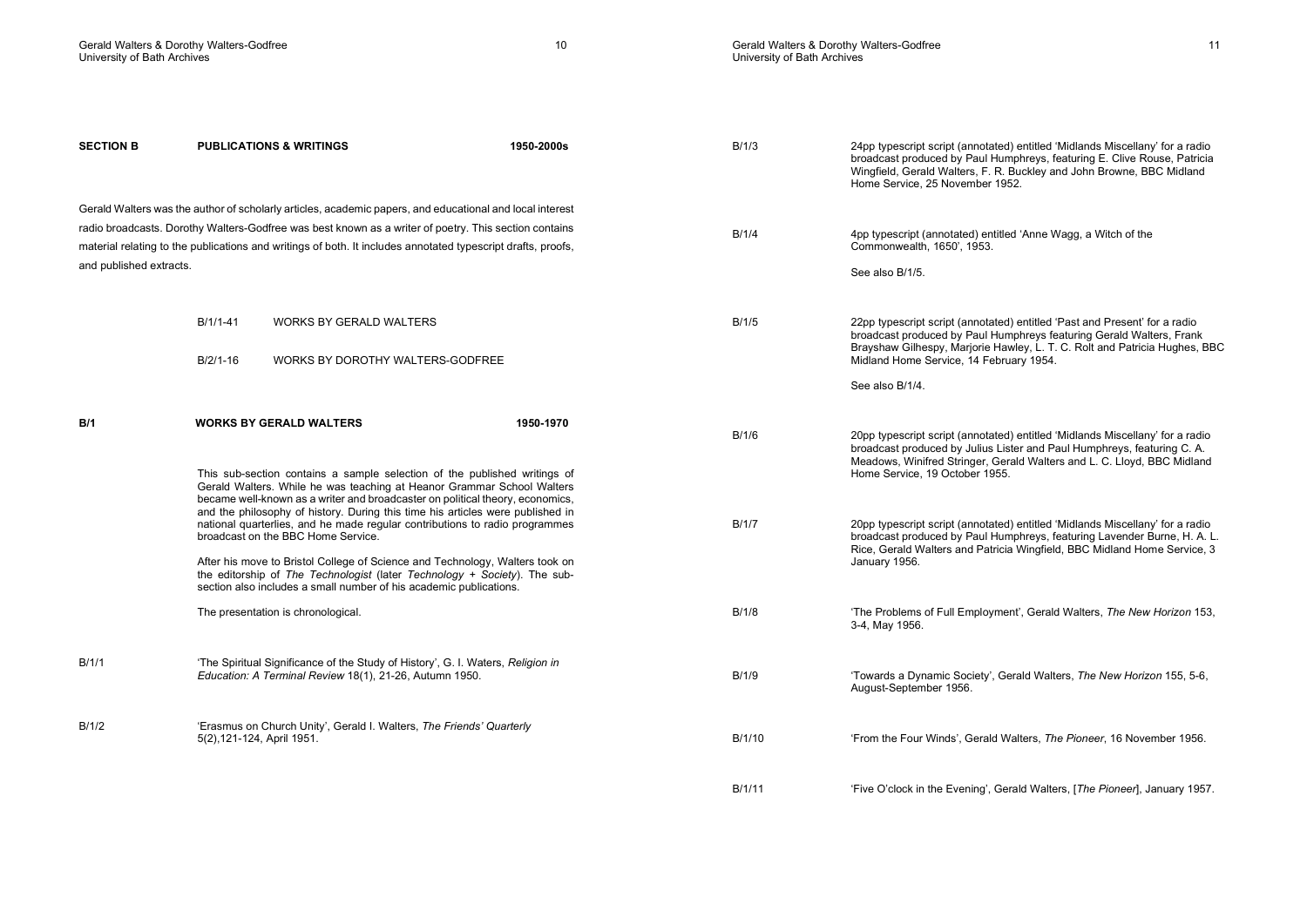# Gerald Walters & Dorothy Walters-Godfree 13 University of Bath Archives

| B/1/12 | 'Factors in Wages Policy', Gerald Walters, The New Horizon 166, 4, July<br>1957.                                                                                                                                                  | B/1/21 | 4pp typescript script (annotated) entitled 'Far and Wide' for inclusion in a<br>radio broadcast, BBC West of England Home Service, 4 July 1961.                                                                         |
|--------|-----------------------------------------------------------------------------------------------------------------------------------------------------------------------------------------------------------------------------------|--------|-------------------------------------------------------------------------------------------------------------------------------------------------------------------------------------------------------------------------|
| B/1/13 | 17pp typescript script (annotated) entitled 'Midlands Miscellany' for a radio<br>broadcast produced by Paul Humphreys, featuring E. Clive Rouse, R. H.<br>Hilton, Gerald Walters, Michael Rix and James Roberts, BBC Midland Home | B/1/22 | 3pp typescript (annotated) entitled 'John Darrell and the Nottingham Boy',<br>October 1961.                                                                                                                             |
|        | Service, 23 December 1957.                                                                                                                                                                                                        |        | See also B/1/23.                                                                                                                                                                                                        |
| B/1/14 | 'The Great Experiment', Gerald Walters, Objective: The Journal of the CPC<br>(Conservative Political Centre) 27, 18-31, November 1958.                                                                                            | B/1/23 | 4pp typescript script (annotated) entitled 'John Darrell and the Nottingham<br>Boy' for inclusion in 'Midlands Miscellany', a radio broadcast produced by<br>Vivian Ogilvie, BBC Midland Home Service, 11 October 1961. |
| B/1/15 | 3pp typescript (annotated) entitled 'John Heathcoat', January 1959.                                                                                                                                                               |        | See also B/1/22.                                                                                                                                                                                                        |
|        | See also B/1/16.                                                                                                                                                                                                                  |        |                                                                                                                                                                                                                         |
|        |                                                                                                                                                                                                                                   | B/1/24 | 15pp typescript script entitled 'Far and Wide' for a radio broadcast on the<br>topic of the differences between college and university education, BBC West<br>of England Home Service, 6 September 1962.                |
| B/1/16 | 19pp typescript script (annotated) entitled 'Midlands Miscellany' for a radio<br>broadcast produced by Paul Humphreys, featuring Arthur Cossons, Maida<br>Stanier, Maurice Hussey and Gerald Walters, BBC Midland Home Service, 1 |        |                                                                                                                                                                                                                         |
|        | January 1959.                                                                                                                                                                                                                     | B/1/25 | 4pp typescript entitled 'The Boyhood of a Victorian Radical', January 1963.                                                                                                                                             |
|        | See also B/1/15.                                                                                                                                                                                                                  |        | See also B/1/26.                                                                                                                                                                                                        |
| B/1/17 | 12pp typescript script (annotated) entitled 'Midlands Miscellany' for a radio<br>broadcast produced by Paul Humphreys, featuring Eric Gethyn-Jones,<br>Graham Webster, Gerald Walters, Derek Salberg, Willis Hall and F. R.       | B/1/26 | 5pp typescript script (annotated) entitled 'The Boyhood of a Radical' for<br>inclusion in 'Midlands Miscellany', a radio broadcast produced by Paul<br>Humphreys, BBC Midland Home Service, 17 January 1963.            |
|        | Buckley, BBC Midland Home Service, 27 November 1959.                                                                                                                                                                              |        | See also B/1/25.                                                                                                                                                                                                        |
| B/1/18 | 3pp typescript (annotated) entitled 'The Derbyshire Recusants', ?prepared for                                                                                                                                                     |        |                                                                                                                                                                                                                         |
|        | inclusion in a radio broadcast, nd c 1950s.                                                                                                                                                                                       | B/1/27 | 3pp untitled typescript script (annotated) relating to the economist and social<br>scientist John Atkinson Hobson for inclusion in radio broadcast, 11 March<br>1963.                                                   |
| B/1/19 | 2pp typescript (annotated) entitled 'Anthony Trollope and the Beverley<br>Election of 1868', ?prepared for inclusion in a radio broadcast, nd c 1950s.                                                                            | B/1/28 | 3pp typescript script (annotated) entitled 'The Fives Players of Wrington',<br>?prepared for inclusion in a radio broadcast, nd c 1963.                                                                                 |
| B/1/20 | 3pp typescript script (annotated) entitled 'A Far Cry from the Welfare State'                                                                                                                                                     |        |                                                                                                                                                                                                                         |
|        | for inclusion in 'Midlands Miscellany', a radio broadcast produced by Vivian<br>Ogilvie, BBC Midland Home Service, 20 November 1960.                                                                                              | B/1/29 | 'Editorial: Universities of Technology', The Technologist 1(2), 2-5, April 1964.                                                                                                                                        |
|        |                                                                                                                                                                                                                                   |        |                                                                                                                                                                                                                         |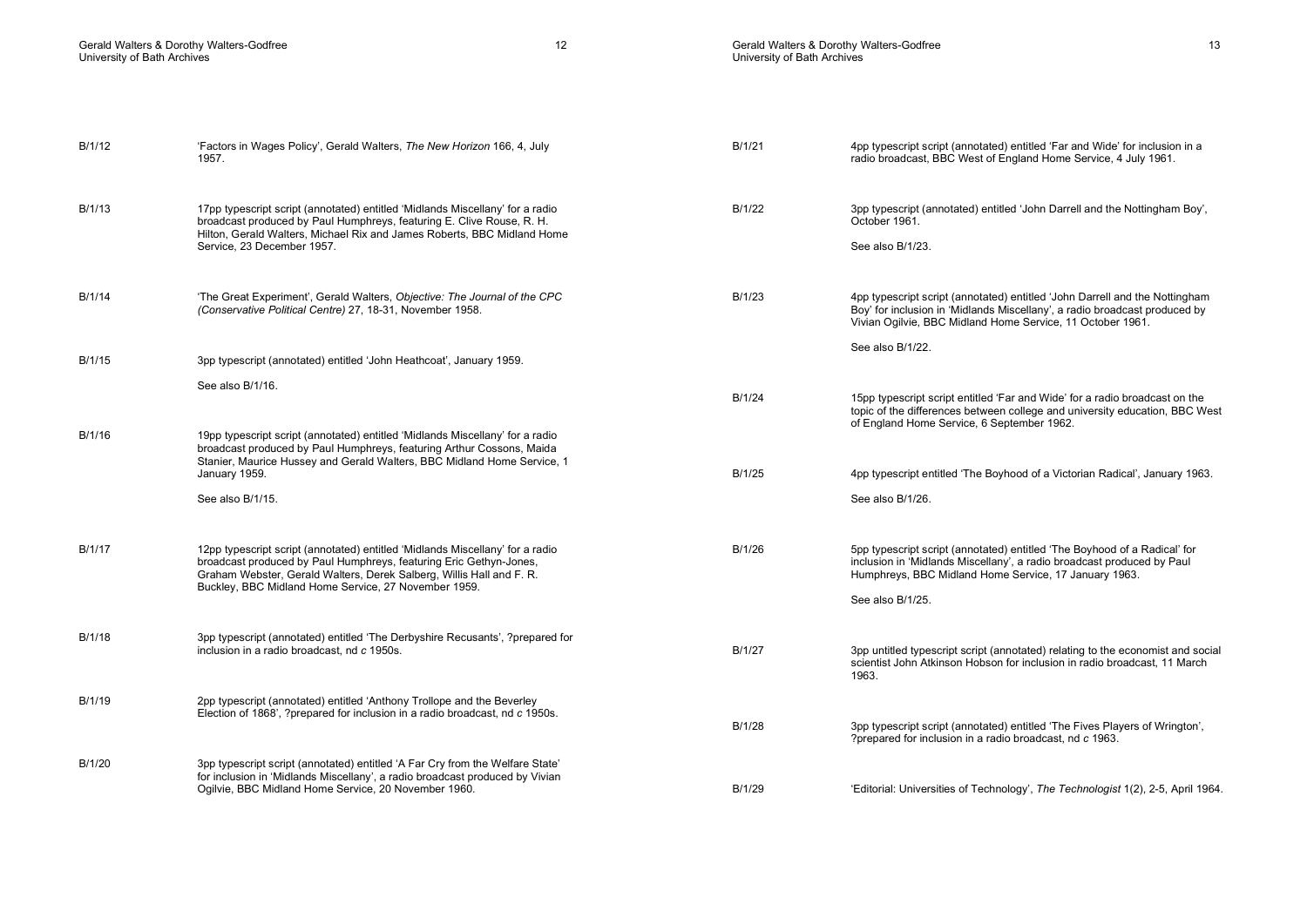| B/1/30 | 'The Social Revolution', The Technologist 1(2), 15-18, April 1964.                                               | B/1/41 | Science and Religion: The Re-opening Dialogue, edited by Gerald Walters,<br>1970.                                                                                                                                                                                         |
|--------|------------------------------------------------------------------------------------------------------------------|--------|---------------------------------------------------------------------------------------------------------------------------------------------------------------------------------------------------------------------------------------------------------------------------|
| B/1/31 | 'Editorial: Crisis in Planning', The Technologist 1(4), 2-6, Autumn 1964.                                        |        |                                                                                                                                                                                                                                                                           |
| B/1/32 | Newspaper cuttings relating to the publication of Education and the                                              | B/2    | 1965-2000s<br><b>WORKS BY DOROTHY WALTERS-GODFREE</b>                                                                                                                                                                                                                     |
|        | Technological Revolution by Gerald Walters, February 1964.                                                       |        | This sub-section contains some of the poetic writings of Dorothy Walters-                                                                                                                                                                                                 |
| B/1/33 | 'Editorial: Etsi Deus non Daretur', The Technologist 2(3), 216-220, 1965.                                        |        | Godfree. Having started at a young age, Walters-Godfree continued to write<br>poems throughout her life. Her first volume of collected works was published<br>in 1965. In 1968 she won the West Country Poetry Competition Prize for her<br>poem entitled 'Human Rights'. |
| B/1/34 | 'Editorial: The Necessary Adaptation', The Technologist 3(1&2), 2-4, 1966.                                       |        | The presentation is chronological.                                                                                                                                                                                                                                        |
| B/1/35 | Proof copy, A Technological University: An Experiment in Bath, edited by<br>Gerald Walters, May-July 1966.       | B/2/1  | Proof copy, And Will the Robin Sing Again?, Dorothy M. Walters, 1965.                                                                                                                                                                                                     |
|        | See also B/1/37.                                                                                                 | B/2/2  | And Will the Robin Sing Again?, Dorothy M. Walters, 1965.                                                                                                                                                                                                                 |
| B/1/36 | 'Editorial: Sex Roles and the Technological Society', The Technologist 3(3),<br>66-68, 1966.                     | B/2/3  | 'Poems Scientific', Technology + Society, 4(1), 312, November 1967.                                                                                                                                                                                                       |
| B/1/37 | A Technological University: An Experiment in Bath, edited by Gerald Walters,<br>May 1966.                        | B/2/4  | Because a Rainbow Danced, Dorothy M. Walters, 1970.                                                                                                                                                                                                                       |
|        | See also B/1/35.                                                                                                 | B/2/5  | Copy (p494) of 'Sea of Tranquillity' by Dorothy M. Walters, International Who's<br>Who in Poetry Anthology, 1972.                                                                                                                                                         |
| B/1/38 | 'Quanta', Technology + Society, 4(1), 3-7, November 1967.                                                        | B/2/6  | 5pp illustrated typescript poem entitled 'Epithalamium of the Second<br>Elizabethan Age or The Faerie Princess and the Magic Ring', nd c 1970s.                                                                                                                           |
| B/1/39 | 'The Third Dimension - A Political Philosophy for Science', Technology +<br>Society, 4(1), 26-29, November 1967. | B/2/7  | 1p typescript poem entitled 'This Green and pleasant Land', nd.                                                                                                                                                                                                           |
| B/1/40 | 163pp typescript with illustrative maps entitled 'German Heritage: A Study in<br>German' nd c 1960s.             | B/2/8  | 1p typescript poem entitled 'Mother Love at Birth', nd.                                                                                                                                                                                                                   |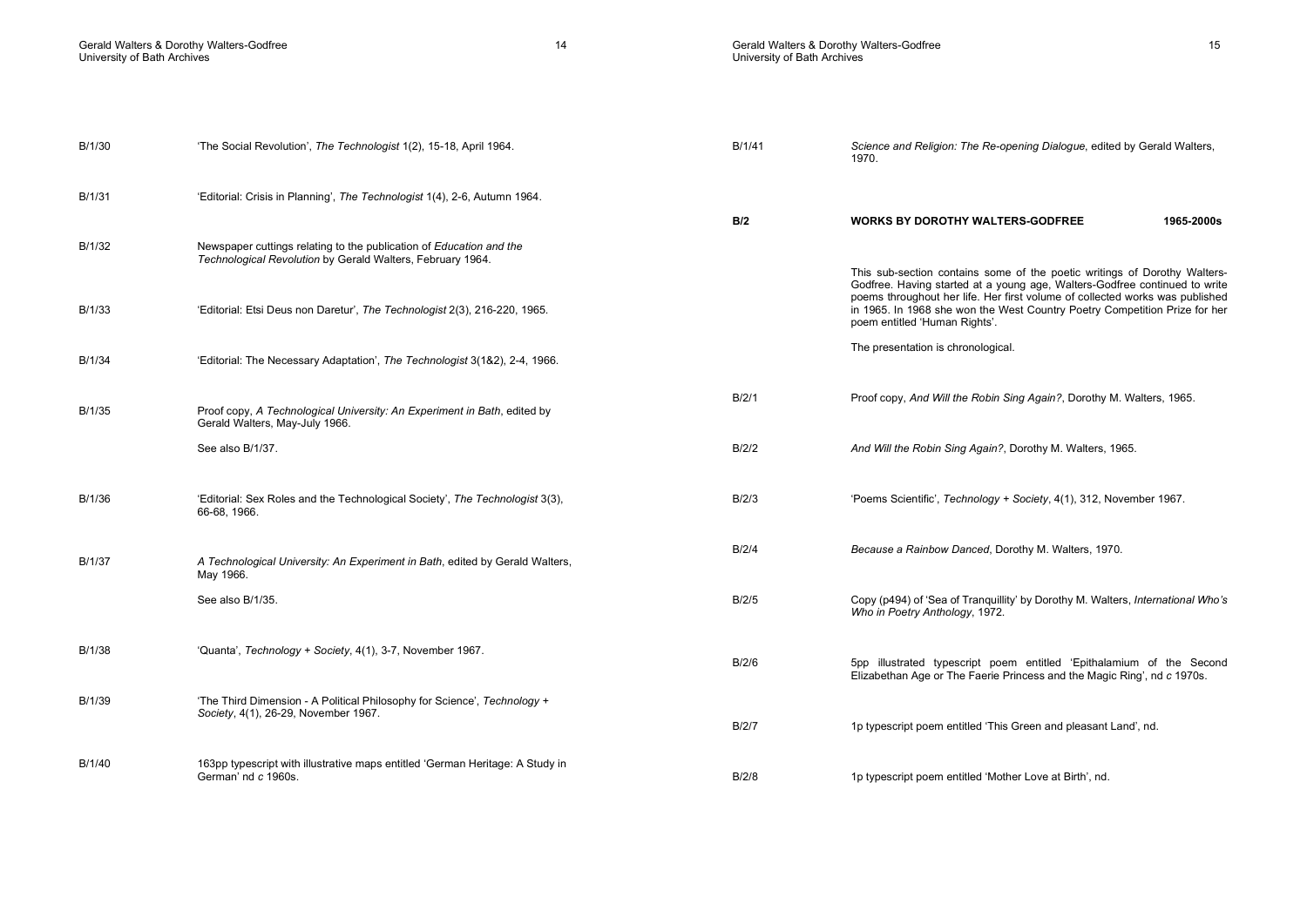| Gerald Walters & Dorothy Walters-Godfree<br>University of Bath Archives |                                                                      | 16 | Gerald Walters & Dorothy Walters-Godfree<br>University of Bath Archives |              | 17                                                                                                                                                                                                                                         |
|-------------------------------------------------------------------------|----------------------------------------------------------------------|----|-------------------------------------------------------------------------|--------------|--------------------------------------------------------------------------------------------------------------------------------------------------------------------------------------------------------------------------------------------|
| B/2/9                                                                   | 1p typescript entitled 'My Country', nd.                             |    | <b>SECTION C</b>                                                        |              | <b>TEACHING &amp; RESEARCH</b><br>1940s-1962                                                                                                                                                                                               |
| B/2/10                                                                  | 1p typescript entitled 'The Christmas Rose', nd.                     |    |                                                                         |              | This section contains material relating to Gerald Walters' teaching and research activities. It covers his                                                                                                                                 |
| B/2/11                                                                  | 1p typescript entitled 'Sir David Varney', nd.                       |    |                                                                         |              | career from teaching at Heanor Grammar School in Derbyshire to academic work at Bath University of<br>Technology. It also includes documentation covering Walter's adult education teaching.                                               |
| B/2/12                                                                  | 1p typescript poem entitled 'Human Rights', nd.                      |    |                                                                         | $C/1/1-26$   | <b>NOTES</b>                                                                                                                                                                                                                               |
| B/2/13                                                                  | 1p typescript poem entitled 'The Rhythm of Life', nd.                |    |                                                                         | $C/2/1-4$    | WORKERS' EDUCATIONAL ASSOCIATION                                                                                                                                                                                                           |
| B/2/14                                                                  | 1p typescript poem entitled 'Eternity (Despite Global Warning)', nd. |    |                                                                         | $C/3/1-6$    | BATH UNIVERSITY OF TECHNOLOGY                                                                                                                                                                                                              |
| B/2/15                                                                  | 1p typescript poem entitled 'In the Care Home', nd.                  |    | C/1                                                                     | <b>NOTES</b> | c 1940s-1960s                                                                                                                                                                                                                              |
| B/2/16                                                                  | 1p typescript poem entitled 'Prayer of the O. A. P.', nd.            |    |                                                                         |              | This sub-section contains Gerald Walters' working notes. They were compiled<br>over an extended period from the late 1940s through to the 1960s, and they<br>appear to have been used for school, and college/university teaching, as well |

Two folders.

Association lectures.

arrangement imposed by Walters.

Temple, Archbishop of York, 1942.

reference, c 1940s-1960s.

C/1/3 'Commonwealth.' Contents of folders so labelled, c 1959-1960.

Includes a copy (annotated) of Christianity and Social Order by William

as academic research. They may also relate to Walters' Workers' Educational

 Almost all the notes are manuscript; some of them take the form of rough jottings while others are more polished. Under each subject heading, the notes

The presentation is alphabetical by subject and preserves the original

are variously titled and untitled. Not many of the notes are dated.

C/1/1, C/1/2 'Christian Sociology'. Contents of folder so labelled divided into two for ease of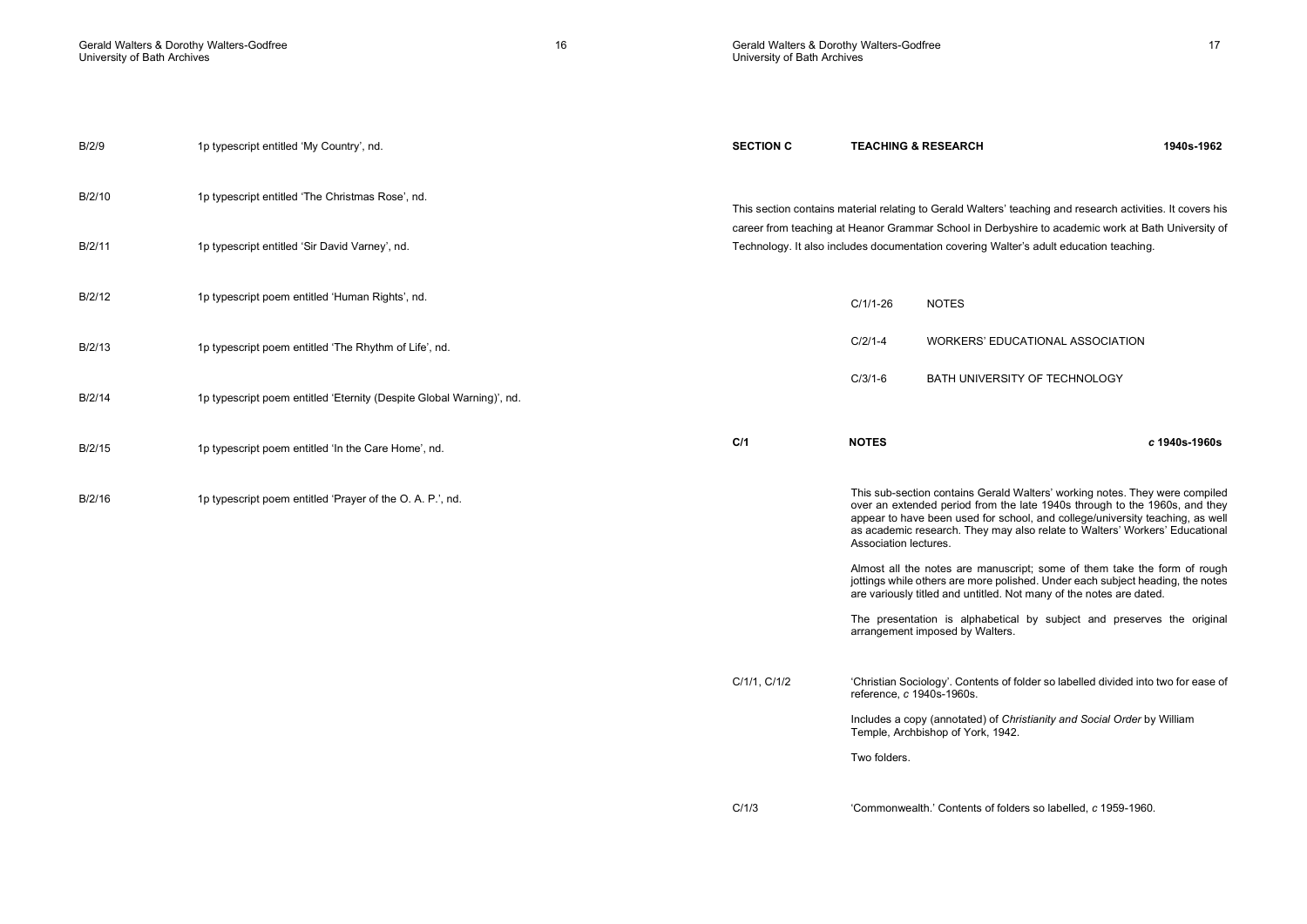# Gerald Walters & Dorothy Walters-Godfree 19 and 19 and 19 and 19 and 19 and 19 and 19 and 19 and 19 and 19 and 19 and 19 and 19 and 19 and 19 and 19 and 19 and 19 and 19 and 19 and 19 and 19 and 19 and 19 and 19 and 19 and University of Bath Archives

| C/1/4          | Hardback notebook (green) labelled on the front cover 'Cosmopolis',<br>containing notes entitled 'The World Church', nd c 1950s. Loose material<br>intercalated. | C/1/19, C/1/20 | 'Science and Politics.' Contents of folder so labelled divided into two for ease<br>of reference, c 1940s-1960s.                                                                                                                   |
|----------------|------------------------------------------------------------------------------------------------------------------------------------------------------------------|----------------|------------------------------------------------------------------------------------------------------------------------------------------------------------------------------------------------------------------------------------|
|                |                                                                                                                                                                  |                | Includes 9pp typescript entitled 'Politics and the Scientific Revolution'.                                                                                                                                                         |
| C/1/5, C/1/6   | 'Comparative Religion.' Contents of folder so labelled divided into two for<br>ease of reference, c 1940s-1960s.                                                 |                | Two folders.                                                                                                                                                                                                                       |
|                | Two folders.                                                                                                                                                     | C/1/21         | 'Social Philosophy.' Contents of folder so labelled, c 1940s-1960s.                                                                                                                                                                |
| C/1/7, C/1/8   | 'Historiography.' Contents of folder so labelled divided into two for ease of<br>reference, c 1940s-1960s.                                                       | C/1/22, C/1/23 | 'Sociology.' Contents of folder so labelled divided into two for ease of<br>reference, c 1940s-1960s.                                                                                                                              |
|                | Includes a copy (annotated) of Lord Acton by H. Butterfield, 1948.                                                                                               |                | Two folders.                                                                                                                                                                                                                       |
|                | Two folders.                                                                                                                                                     |                |                                                                                                                                                                                                                                    |
|                |                                                                                                                                                                  | C/1/24         | 'Study of Politics.' Contents of folder so labelled, c 1940s-1960s.                                                                                                                                                                |
| C/1/9          | Hardback notebook (blue) labelled on the front cover 'History of Philosophy: I<br>Classical, Il Medieval.', nd c 1950s. Loose material intercalated.             |                |                                                                                                                                                                                                                                    |
|                |                                                                                                                                                                  | C/1/25, C/1/26 | 'USA and USSR Rivalry.' Contents of folder so labelled divided into two for<br>ease of reference. c 1940s-1960s.                                                                                                                   |
| C/1/10, C/1/11 | 'Miscellaneous.' Contents of folder so labelled divided into two for ease of<br>reference, c 1940s-1960s.                                                        |                | Includes softback notebook (blue) labelled on the front cover 'The Russo-<br>American Conflict & World Peace, 10 Lectures.                                                                                                         |
|                | Includes various notes on a range of economics-related topics.                                                                                                   |                | Two folders.                                                                                                                                                                                                                       |
|                | Two folders.                                                                                                                                                     |                |                                                                                                                                                                                                                                    |
| C/1/12, C/1/13 | 'Philosophy: General.' Contents of folder so labelled divide into two for ease<br>of reference, c 1940s-1960s.                                                   | C/2/1          | <b>WORKERS' EDUCATIONAL ASSOCIATION</b><br>1950-1962                                                                                                                                                                               |
| C/1/14, C/1/15 | 'Political Theory.' Contents of folder so labelled divided into two for ease of                                                                                  |                | This sub-section contains material relating to Gerald Walters' Workers'<br>Educational Association teaching in Derbyshire and in Bristol.                                                                                          |
|                | reference, c 1940s-1960s.                                                                                                                                        |                |                                                                                                                                                                                                                                    |
|                | Two folders.                                                                                                                                                     | C/2/1-C/2/3    | Syllabuses and promotional flyers relating to programmes of lectures<br>delivered by Gerald Walters for the Workers' Educational Association East<br>Midland District in association with the University of Nottingham, 1950-1960. |
| C/1/16-C/1/18  | 'P.P.E.' Contents of folder so labelled divided into three for ease of reference,<br>c 1940s-1960s.                                                              |                | Three folders.                                                                                                                                                                                                                     |
|                | Includes various notes on a range of philosophy, politics, and economics-<br>related topics.                                                                     | C/2/4          | 1p typescript syllabus relating to a course entitled 'Pattern of the Post-War<br>World' delivered by Gerald Walters in cooperation with the University of                                                                          |
|                | Three folders.                                                                                                                                                   |                | Bristol Department of Extra-Mural Studies, 1962.                                                                                                                                                                                   |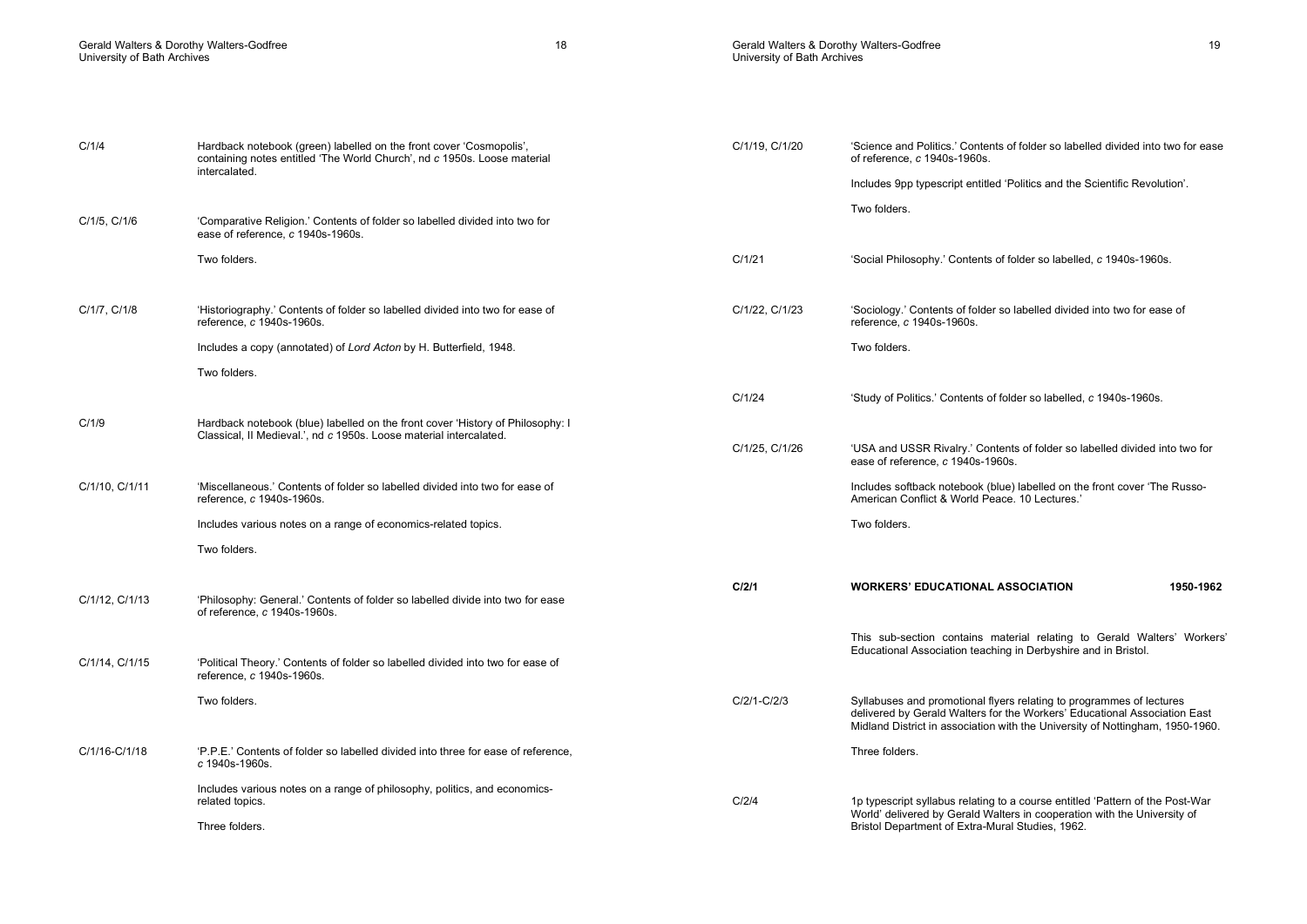Party, 29 February 1956.

C/3 BATH UNIVERSITY OF TECHNOLOGY 1965-1967 This sub-section contains a small amount of material relating to Gerald Walters' work at Bath University of Technology, formerly Bristol College of Science and Technology. Bath University of Technology changed its name to the University of Bath in 1971. C/3/1 4pp typescript entitled 'Proposals for Applying the new Organisation Structure to the Department of Social and general Studies (School of Humanities and Social Sciences)', 1965. C/3/2 Programme, Bath Conference: Technology and Society, Bath, UK, 14-16 October 1965. C/3/3 Colour poster (38cm x 50.5cm) advertising a lecture entitled 'Unity of Knowledge & Experience' by Gerald Walters as part of the Bath Festival, 18 June 1966. C/3/4 2pp typescript entitled 'The Second Bath Conference, 1966: Science, Technology & Government - Draft Programme for Seminar Groups', 1966. C/3/5 11pp typescript entitled 'Cognitive Dissonance: A preliminary Exploration of the Distances between the Symbols of Traditional Politics and the Symbols of the Empirical Sciences in Contemporary Advance technological Society', by Gerald Walters, Science Studies Seminary, University of Edinburgh, Scotland, UK, 3-5 November 1966. C/3/6 2pp typescript with 2pp appendix, entitled 'Report to Senate from G. I. Walters - Centre for Scientific and Technological Affairs', 1967. SECTION D POLITICAL ACTIVITIES 1944-2010 This section contains material relating to the political activities of both Gerald Walters and Dorothy Walters-Godfree. Gerald Walters served as Chairman of Ilkeston National Liberal Association before resigning from the Liberal Party and standing as the Conservative Party candidate for Ilkeston, Derbyshire, in the 1959 General Election. He was recognised as an accomplished and persuasive speaker. Dorothy Walters-Godfree was an active member of the Bath Conservative Association. She served as chairman of the Bath Conservative Women's Council and the Bath Branch of the European Union of Women. D/1/1-9 GERALD WALTERS D/2/1 DOROTHY WALTERS-GODFREE D/1 GERALD WALTERS 1944-1968 This sub-section contains material relating to the political activities and interests of Gerald Walters. The presentation is chronological. D/1/1 Your M.P., 'Gracchus' [Tom Wintringham], 1944. D/1/2 Election address of Gerald Walters, Liberal Candidate, Derby North, 1950. D/1/3 **The Task Ahead' by Gerald Walters, The Liberal Forward, 218, September** 1952. D/1/4 Letter addressed to Gerald Walters from the General Director of the Liberal